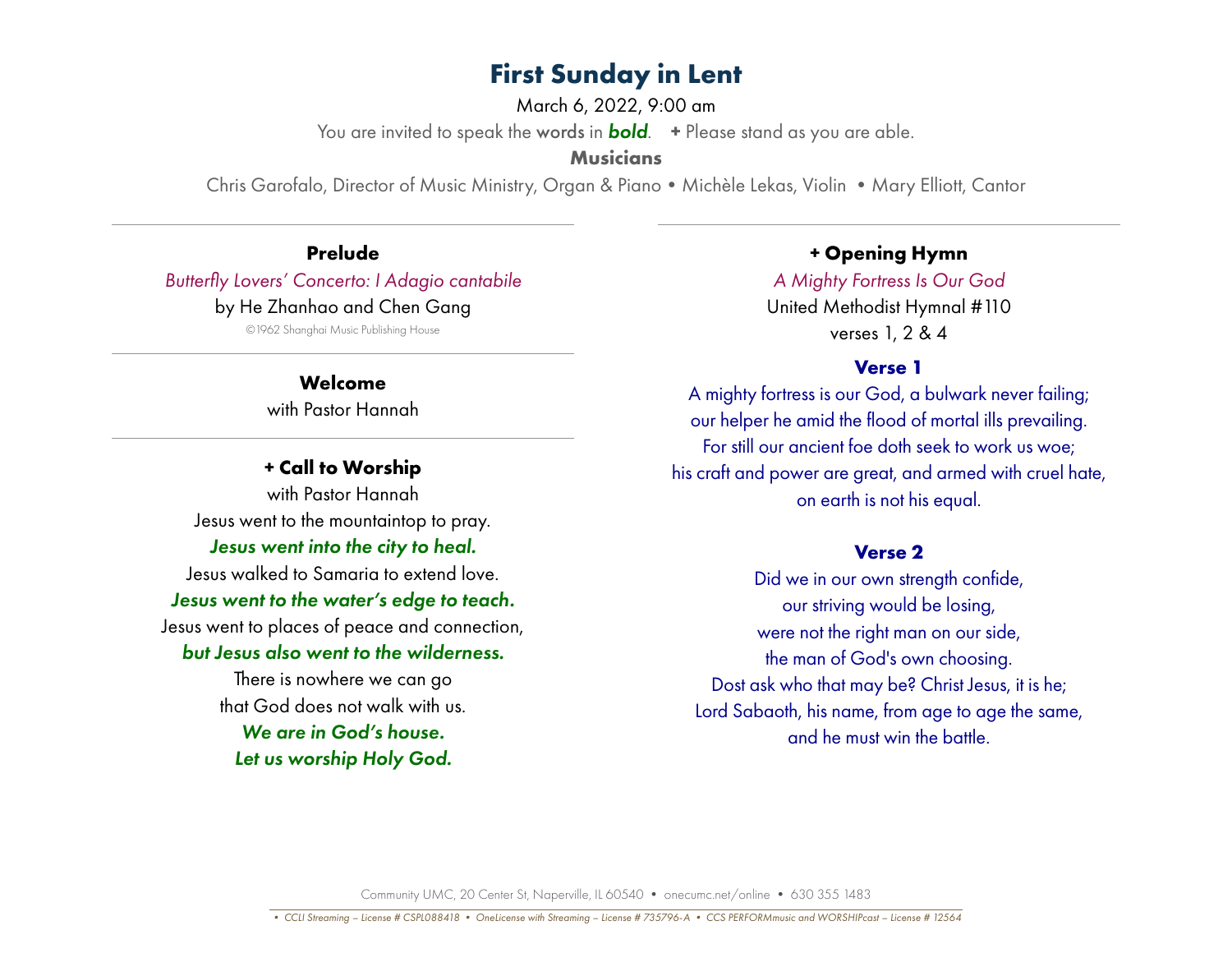March 6, 2022, 9:00 am

### **Verse 4**

That word above all earthly powers, no thanks to them, abideth; the Spirit and the gifts are ours, thru him who with us sideth. Let goods and kindred go, this mortal life also; the body they may kill; God's truth abideth still; his kingdom is forever.

#### **Prayer of Confession**

with Pastor Jeremiah *Holy God, when we think that expansive life is about power— Teach us a new way. Gracious Creator, when we think that expansive life is about material wealth— Teach us a new way. Gracious Author, when we think that expansive life is about control— Teach us a new way. Teach us to live as you live. Teach us to love as you love. Forgive us when we don't. Gratefully we pray, Amen.*

### **Song**

*Jesus Loves Me* United Methodist Hymnal #191

#### **Verse 1**

Jesus loves me! This I know, for the Bible tells me so. Little ones to him belong; they are weak, but he is strong. Yes, Jesus loves me! Yes, Jesus loves me! Yes, Jesus loves me! The Bible tells me so.

### **Time for Young Disciples**

with Beth Hagemeyer

### **Psalter**

*Psalm 91* United Methodist Hymnal pg. 810

**Sung Response** *Grant us salvation, Lord; in trouble be our refuge.*

#### **Verse 1**

Those who dwell in the shelter of the Most High, who abide in the shodow of the Almighty, will say to the Lord,

### *"My refuge and my fortress; my God, in whom I trust."*

For the Lord will deliver you from the snare of the fowler and from the deadly pestilence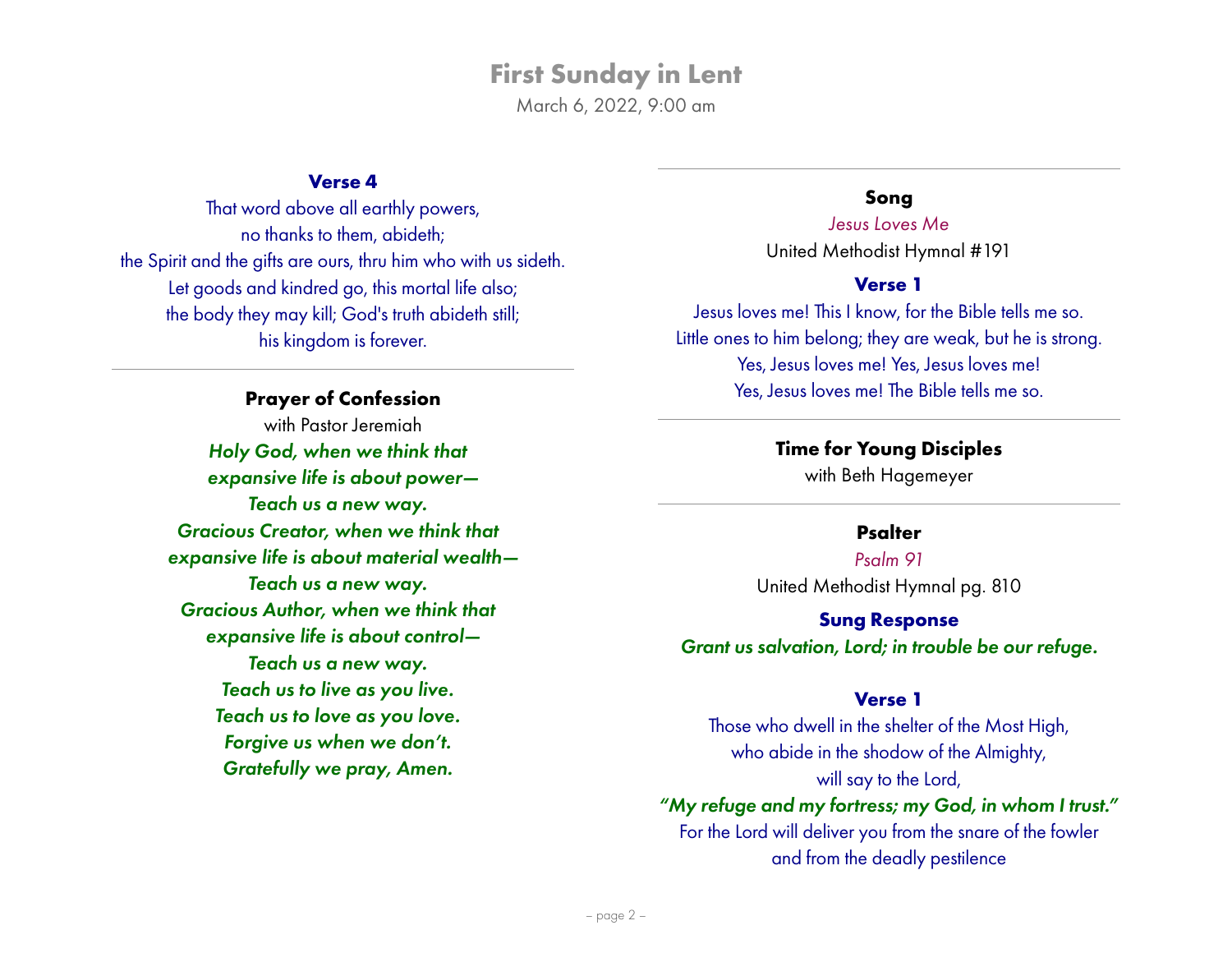March 6, 2022, 9:00 am

and will cover you with his pinions; *under the Lord's wings you will find refuge. God's faithfulness is a shield and buckler.*

### **Sung Response**

### **Verse 2**

You will not fear the terror of the night, nor the arrow that flies by day, *nor the pestilence that stalks in darkness, nor the destruction that wastes at noonday.* A thousand may fall at your side, ten thousand at your right hand, but it will not come near you. *You will only look with your eyes and see the recompense of the wicked.* Because you have made the Lord your refuge, the Most High your habitation, *no evil shall befall you, no scourge come near your tent.*

### **Sung Response**

### **Verse 3**

For God will give his angels charge over you to guard you in all your ways. *They will bear you up on their hands*

*lest you dash your foot against a stone. You will tread on the lion and the adder, the young lion and the serpent you will trample under foot.* Because they cleave to me in love, I will deliver them; *I will protect them, because they know my name.* When they call to me, I will answer them; I will be with them in trouble, I will rescue them and honor them. *I will satisfy them with long life and show them my salvation.*

### **Sung Response**

# **Scripture**

### *Luke 4: 1-13*

with Ollie Taylor The Inclusive Bible © 2007 by Priests for Equality

<sup>1</sup> Jesus returned from the Jordan filled with the holy spirit, and she led him into the desert <sup>2</sup> for forty days, where he was tempted by the Devil. Jesus ate nothing during that time, at the end of which he was famished. 3 The devil said to Jesus, "If you are God's Own, command this stone to turn into bread." 4 Jesus answered, "Scripture has it, 'we don't live on bread alone.' " 5 Then the Devil took Jesus up higher and showed him all the nations of the world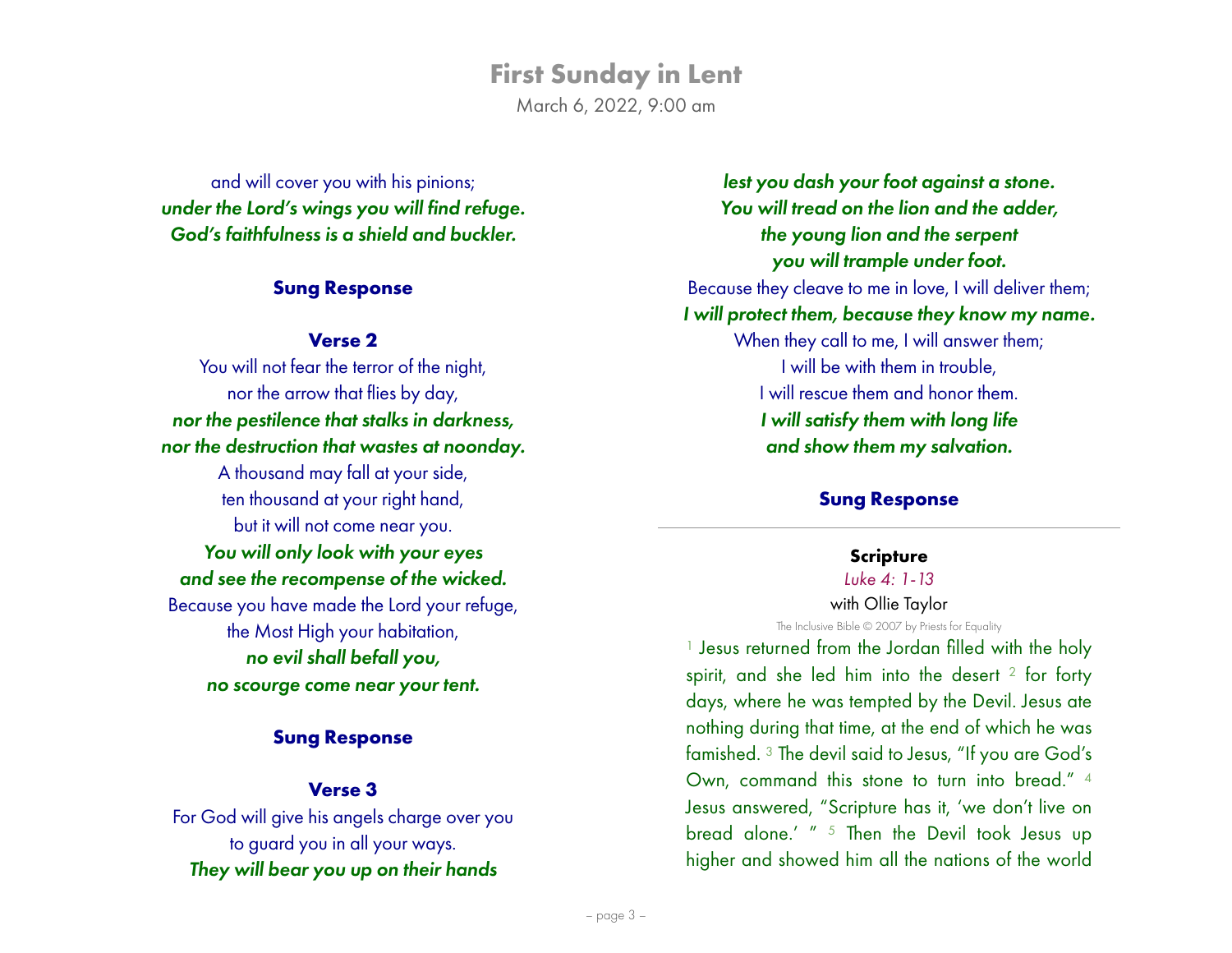March 6, 2022, 9:00 am

in a single instant. 6 The devil said, " I'll give you all the power and the glory of these nations; the power has been given to me and I can give it to whomever I wish. 7 Prostrate yourself in homage before me, and it will all be yours." 8 In reply, Jesus said, " Scripture has it: 'You will worship the most high God; God alone will you adore.' " 9 Then the Devil led Jesus to Jerusalem, set him up on the parapet of the Temple and said, "If you are God's Own, throw yourself down from here, 10 for scripture has it, 'God will tell the angels to take care of you; <sup>11</sup> with their hands they'll support you, that you may never stumble on a stone.' " <sup>12</sup> Jesus said to the Devil in reply, "It also says, 'Do not put God to the test.' " <sup>13</sup> When the Devil had finished all this tempting, Jesus was left alone. The devil awaited another opportunity.

#### **Hymn of Preparation**

*Loving Spirit*  The Faith We Sing #2123

#### **Verse 1**

Loving Spirit, loving Spirit, you have chosen me to be– you have drawn me to your wonder, you have set your sign on me.

### **Sermon Preparation**

May the words of my mouth, *and the meditation of our hearts be acceptable to your Spirit, our Rock and our Redeemer.*

#### **Sermon**

*Even in the Desert* with Pastor Hannah

### **Affirmation of Faith**

with Pastor Hannah We believe God is love. *We believe God's love is overflowing.* We believe Jesus is a river. *We believe that river is running toward us.* We believe the Holy Spirit is a vessel.

**Response to Scripture** The Word of God for the people of God. *Thanks be to God!*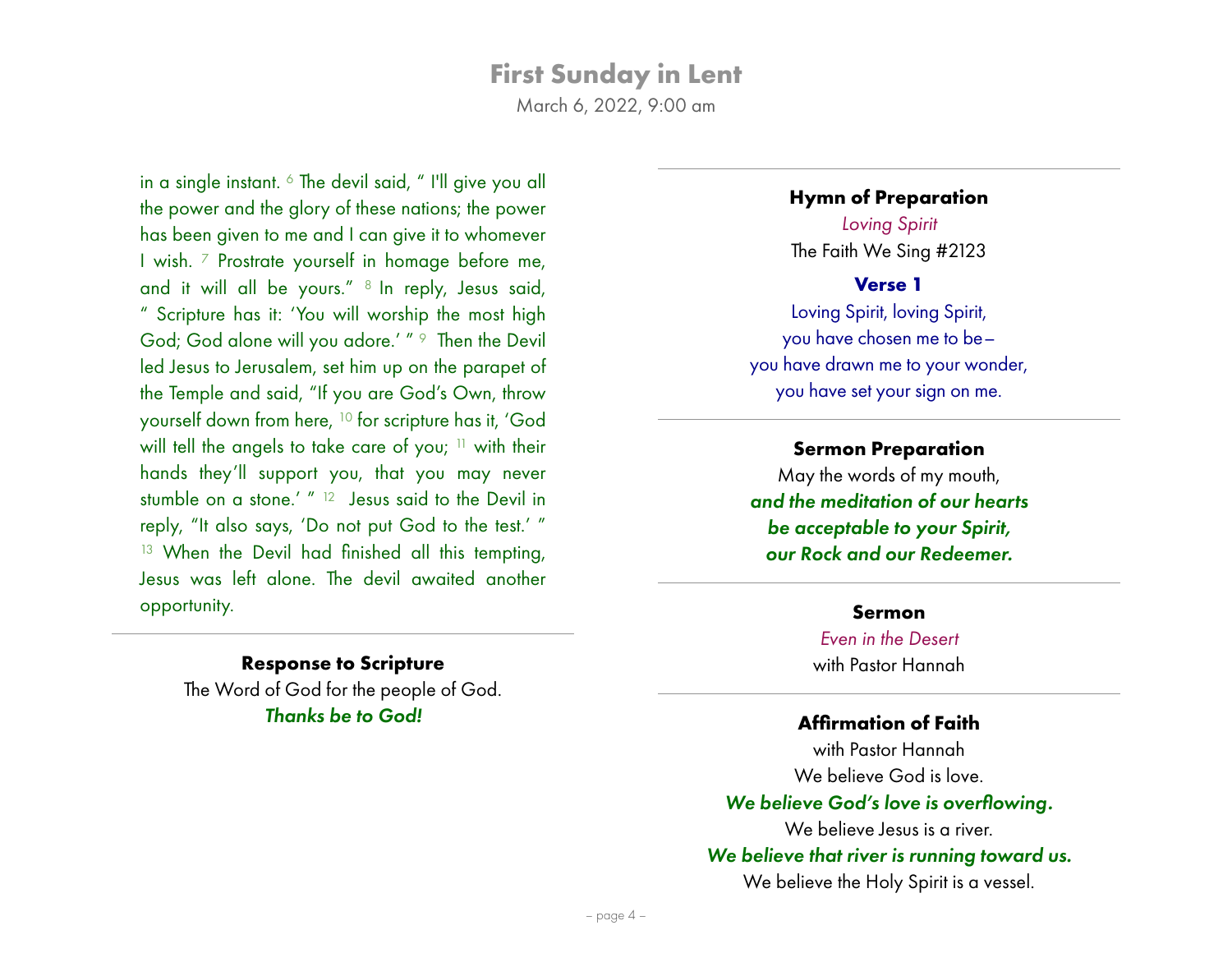March 6, 2022, 9:00 am

*We believe that vessel holds mercy for you and for me.* We believe the wilderness is real. *We believe the desert is lonely.* We believe that Jesus has been there. *We know that we do not walk alone.* Even in the desert, *we are loved.* Even in the desert, *God is with us.* Even in the desert, *this love overflows.* Thanks be to God, *Amen.*

**Hymn of Response** *A Place at the Table* Worship & Song #3149 verse 1 & 5 ©1998 Hope Publishing Company; ©2001 GIA Publications, Inc.

#### **Verse 1**

For everyone born, a place at the table, for everyone born, clean water and bread, a shelter, a space, a safe place for growing, for everyone born, a star overhead.

### **Refrain**

And God will delight when we are creators of justice and joy, yes, God will delight when we are creators of justice, justice and joy!

#### **Verse 5**

For everyone born, a place at the table, to live without fear, and simply to be, to work, to speak out, to witness and worship, for everyone born, the right to be free.

### **Refrain**

### **Holy Communion**

with Pastor Hannah & Pastor Jeremiah

### **Communion Music**

### *Butterfly Lovers' Concerto: VII Adagio cantabile*

#### by He Zhanhao and Chen Gang

©1962 Shanghai Music Publishing House

### **The Lord's Prayer**

with Pastor Jeremiah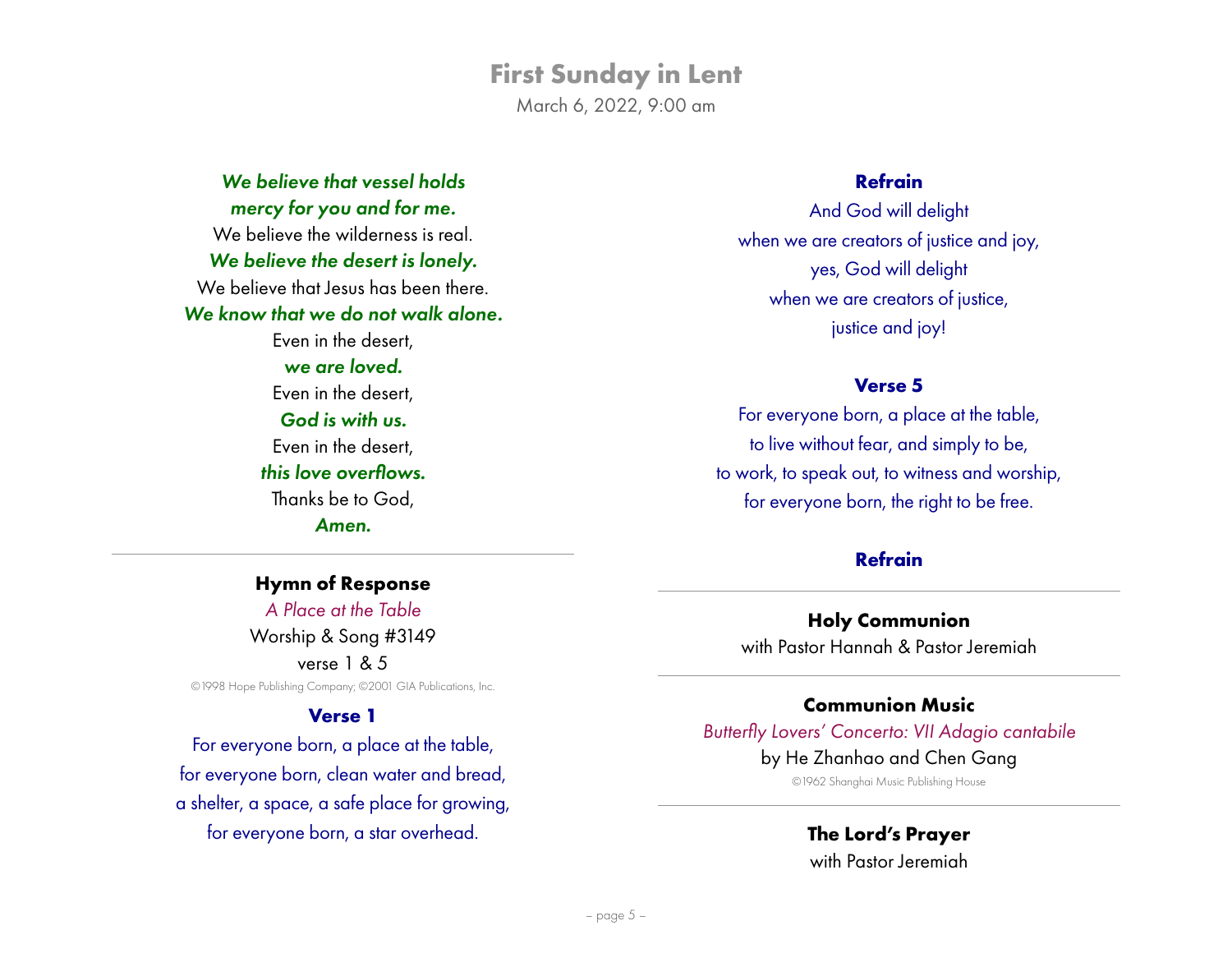March 6, 2022, 9:00 am

*Our Father, who art in heaven, hallowed be thy name. Thy kingdom come, thy will be done on earth as it is in heaven. Give us this day our daily bread, and forgive us our sins, as we forgive those who sin against us. And lead us not into temptation, but deliver us from evil. For thine is the kingdom and the power and the glory forever. Amen.*

### **Offering Invitation**

with Pastor Jeremiah

### **Offertory** *Butterfly Lovers' Concerto: III Adagio assai doloroso* by He Zhanhao and Chen Gang ©1962 Shanghai Music Publishing House

### **+ Doxology**

*Praise God, from Whom All Blessings Flow* United Methodist Hymnal #95

Praise God, from whom all blessings flow; praise God, all creatures here below; praise him above, ye heavenly host; praise Father, Son, and Holy Ghost. Amen.

# **Prayer of Dedication**

with Pastor Jeremiah

### **Announcements**

with Pastor Hannah

### **+ Hymn of Sending Forth**

*God Will Take Care of You* United Methodist Hymnal #130 verses 1 & 4

### **Verse 1**

Be not dismayed whate'er betide, God will take care of you; beneath his wings of love abide, God will take care of you.

### **Refrain**

God will take care of you, through every day, o'er all the way; he will take care of you, God will take care of you.

### **Verse 4**

No matter what may be the test, God will take care of you; lean, weary one, upon his breast, God will take care of you.

### **Refrain**